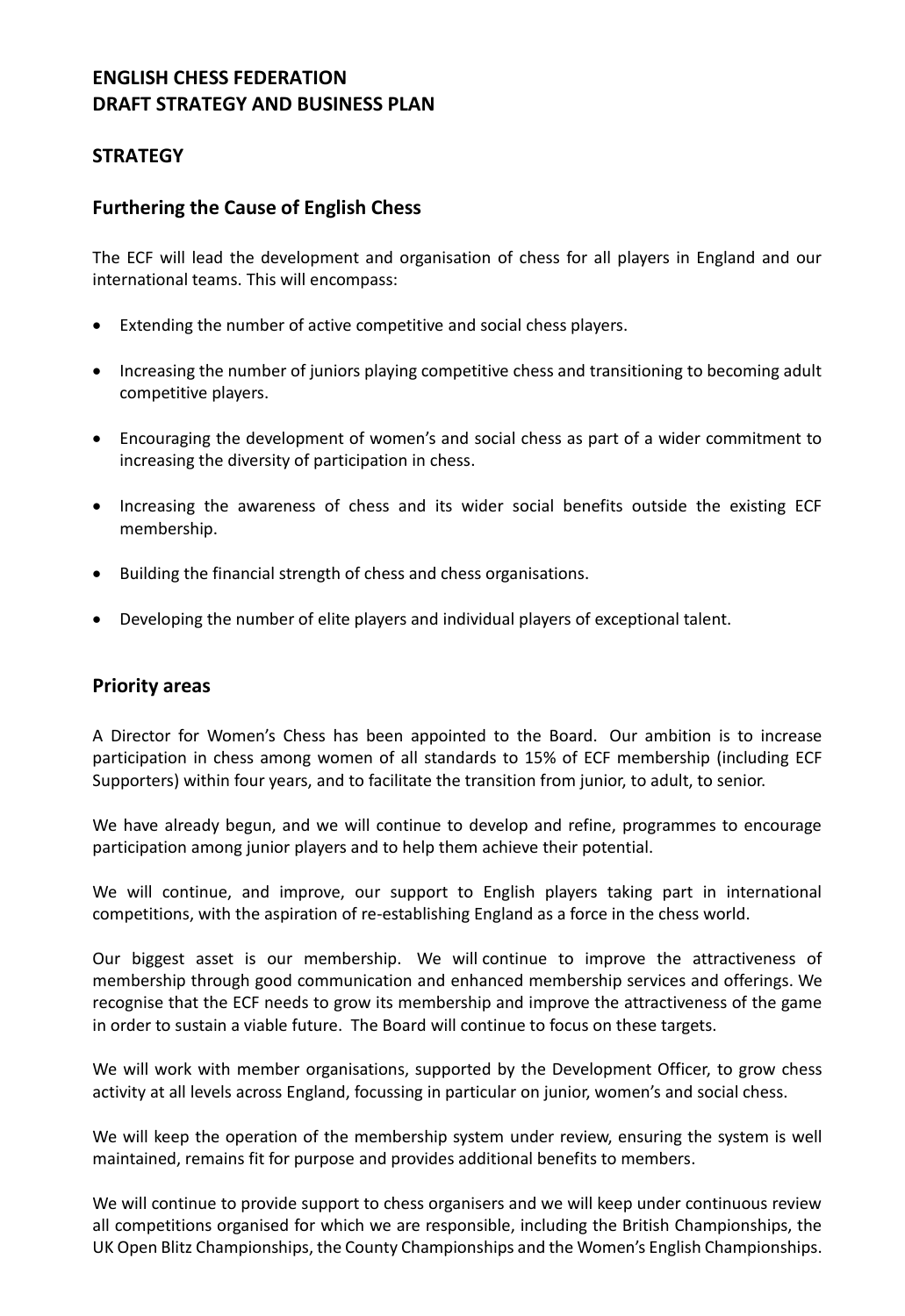Commercial sponsorship generates additional income that can help us to make extra investment in areas such as junior, women's and international chess. We will continue to seek out new sponsorship opportunities and build on our relationship with existing sponsors, and support them to build their brands.

We will actively engage with other chess organisations in England and elsewhere to improve coordination, efficiency and knowledge-sharing across English chess.

We will continue to develop a set of key performance indicators in order to monitor our progress against our objectives.

# **Business Planning**

The Board will produce an annual business plan. That will set out how we propose to deliver the priorities set out in this statement. As part of the business planning process we will refine our strategic intentions and financial planning in consultation with Council and in accordance with prevailing circumstances.

# **The Board**

Directors will work collegiately both within the Board and with other chess organisations. We will encourage a culture where we actively invite comment and feedback. We will ensure our governance processes and constitutional structure are effective and fit for purpose.

# **Funding**

Our core activities will continue to be funded through membership fees. We will use sponsorship and donations/bequests to support strategic and developmental projects and initiatives, ensuring that sponsors' own objectives are addressed. We will avoid the use of external funding as a substitute for core activity funding. We will work closely with the Chess Trust and the John Robinson Youth Chess Trust in particular regarding funding for strategic and developmental projects and initiatives.

# **Office**

We are committed to maintaining the central functions of an ECF Office. The Office endeavours to provide a high quality and efficient service to ECF members and other chess organisations, and gives support to ECF directors and officials as required. Staff will be offered opportunities for professional development on an individual basis.

### **Communications**

Initiatives such as introducing a monthly e-newsletter and press releases, developing our social media presence, overhauling the website and direct emailing of members and Council have helped to improve communication to members. We want stronger partnerships with chess players and chess organisations, and will continue to develop communications across a range of platforms and seek greater engagement with members to help shape our policies and plans.

### **BUSINESS PLAN**

**Finance**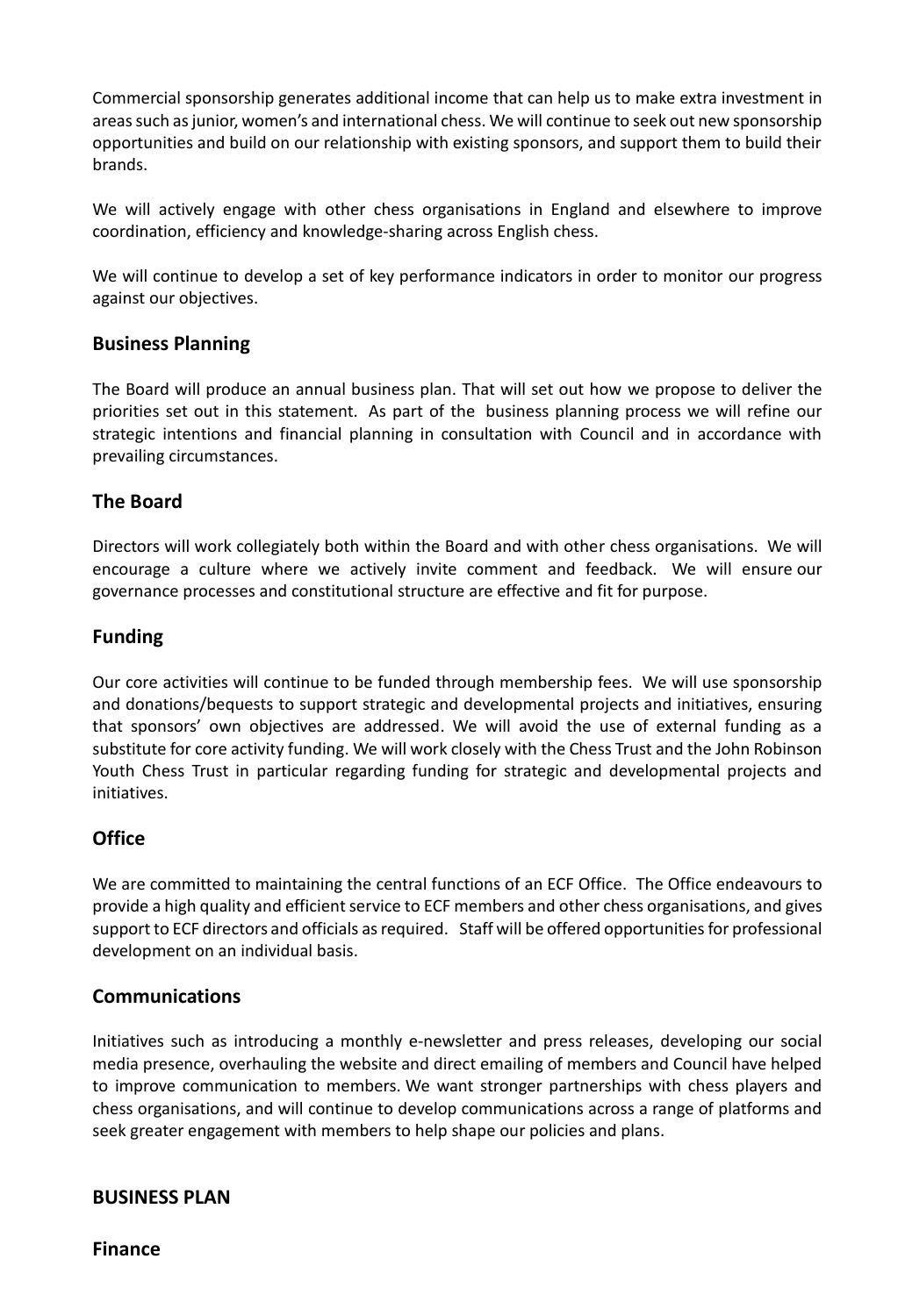Objective: Support the overall objectives of the English Chess Federation and the agreed plans of the Executive Directors.

- Grow income in such a way as to enable the Board's plans to be achieved, taking into account funds received from donations, sponsorship and other sources.
- Use membership income to fund ongoing operational expenditure, using sponsorship, bequests and donations for new initiatives and developments.
- Maintain a reserve of £100,000 over the five year planning cycle.
- Seek to achieve an annual break-even financial position over the five year planning cycle.
- Ensure that all finance activities are performed transparently, efficiently and effectively.
- Ensure accounting records and accounts are maintained in an accurate and timely manner.
- Simplify the overall financial structure consolidating funds into the ECF and the Chess Trust. This will remove the requirements for the active use of the BCF, Chess Centre Ltd and the Permanent Invested Fund.
- Promote our direct debit facility for the membership scheme.
- Improve the presentation of finance information to directors and to members.
- Complete the reallocation of Office roles and responsibilities between financial- and administration-related tasks.

### **Governance**

Objective: Ensure that the ECF's governance processes and constitutional structure are effective and fit for purpose.

- Continue to review compliance with most appropriate governance practice.
- Undertake a detailed review of the articles of association.

#### **Junior**

Objective: Improve participation levels in and the profile of junior chess in England and reduce the current rate of attrition in the transition to adulthood.

- Continue to develop the ECF Chess Academy in partnership with our chosen partners as the development route of choice for our top juniors.
- Support the Chess Trust as it continues to develop its Accelerator Programme for our elite junior players.
- Encourage junior chess organisations' activities in England and promote the development of collaborative working.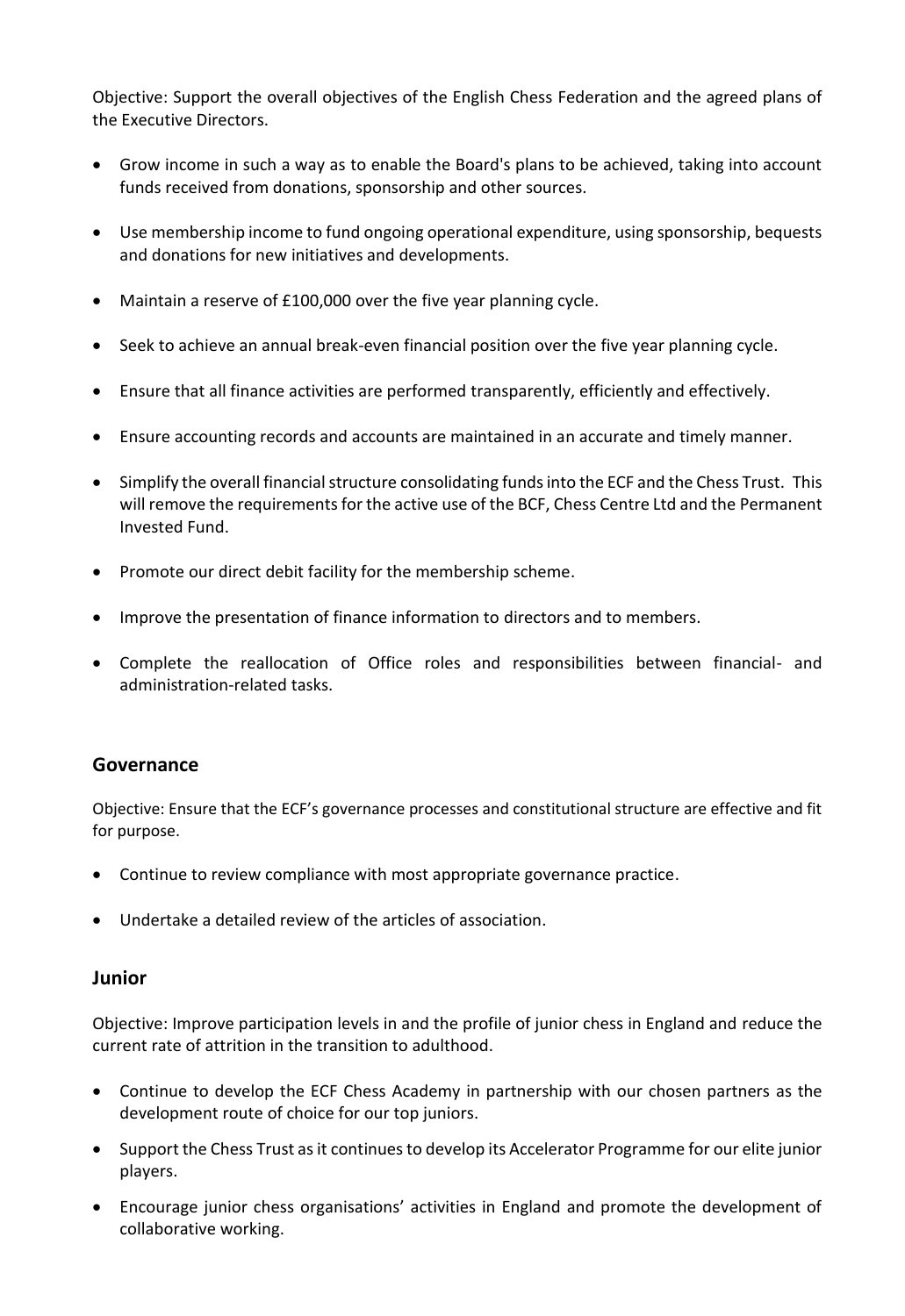- Understand why so many girls stop playing chess in school and put in place actions accordingly, liaising closely with the Director of Women's Chess and junior organisers.
- Understand the core issues which make girls stop playing when they go to secondary school, liaising closely with the Director of Women's Chess and junior organisers.
- Identify and use sponsorship money to improve the quality of support to junior players.
- Develop competitive chess in schools with a particular emphasis on those pupils aged over 11.
- Develop chess playing opportunities that encourage girls to continue playing chess in adulthood.
- Encourage adult chess clubs and leagues to integrate, support and develop junior players.
- Review and improve junior financial management processes.
- Identify and work with top junior players to increase participation in non-ECF events, in particular FIDE-rated tournaments.
- Extend take-up of the new Supporter category among parents of juniors.

### **Women**

Objective: Work towards delivering our ambition to increase participation in chess among women of all standards to 15% of ECF membership (including ECF Supporters) within four years.

- Increase participation in the English Women's Championships.
- Work with independent organisers to increase female participation in non-ECF events and in particular FIDE rated events.
- Increase the profile of women's chess so that girls/teenagers/women have something to aspire to.
- Reach out to non-chess women's organisations to encourage female take-up of and participation in chess.
- Extend take-up of the new Supporter category among girls and women.
- Implement the proposals in the paper "Development of Women's Chess: Progress Plan" to be presented at the April 2020 Finance Council meeting.

#### **Home**

Objective: Support the Board in its goal of increasing the perceived added value that the ECF provides to its members.

- Continue the roll-out of the new League Management System.
- Keep the format of competitions organised by the ECF, in particular the British Chess Championships, the County Championships, the English Women's Championships and the UK Open Blitz Championships, under review.
- Develop official ECF online chess events.
- Provide more effective support and advice to independent event organisers.
- Provide effective support, advice and training for new and existing arbiters.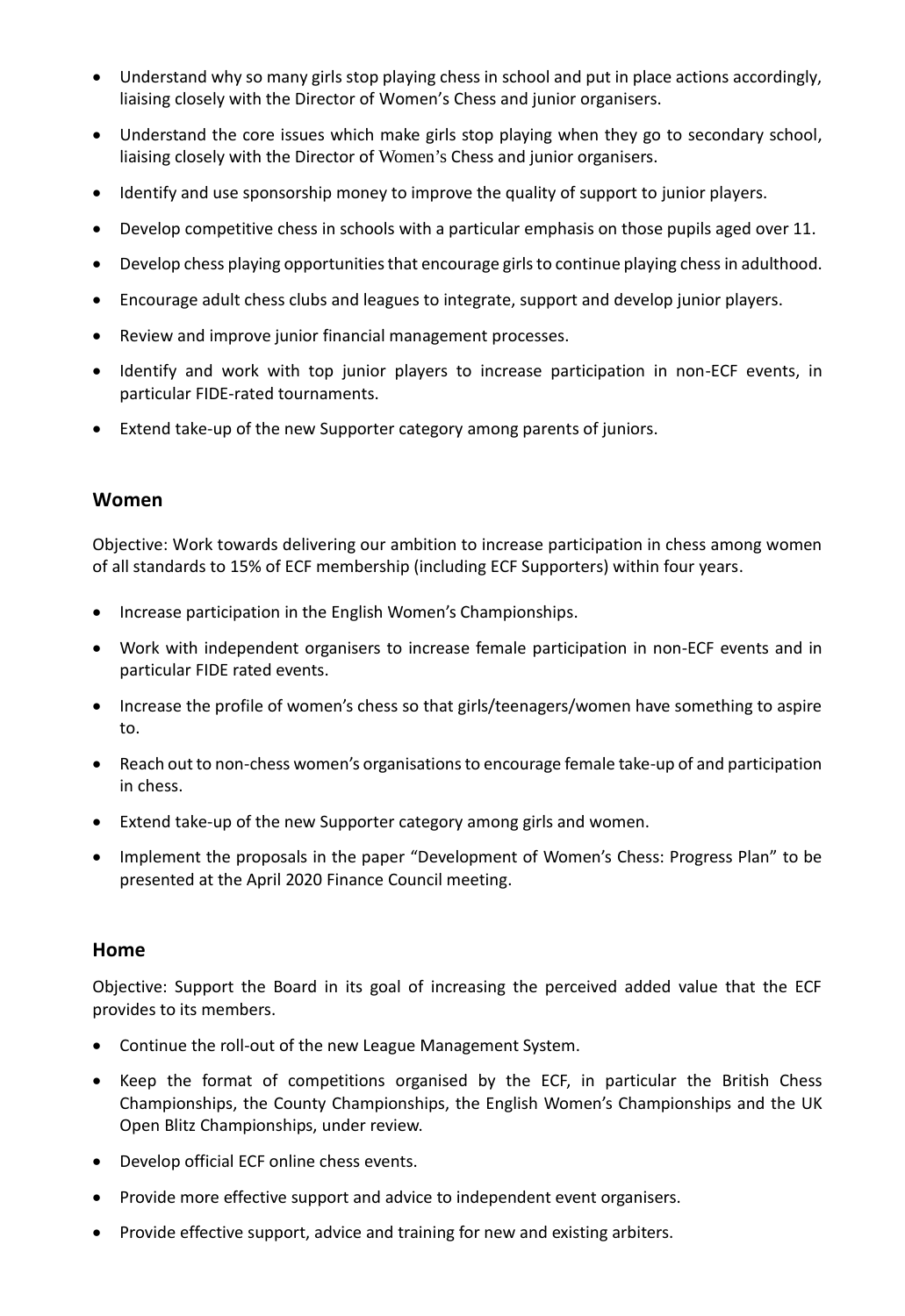- Introduce and maintain official anti-cheating procedures based on similar organisations' best practice elsewhere in the world.
- Extend take-up of the new Supporter category across the casual/social/online chess playing population.
- Increase use of social media.

# **Membership**

Objective: Oversee the operation of the membership system and ensure that it is maintained and improved as necessary.

- Improve communication to and facilities for consultation with corporate and individual members.
- Improve the documentation of the requirements for the administration of membership and of the operation of the new system.
- Identify selling points which might make membership attractive to individuals who are not themselves competitive players in order to increase the ECF's potential membership base.
- Complete the move to monthly grading once the investigation into detailed requirements (currently in progress) is completed.
- Review junior membership arrangements, including the effectiveness of our free first year membership offer, with a view to improving junior membership retention.
- Complete the move to a full membership organisation and review whether game fee and payto-play fees can be replaced with a flat fee per event approach.
- Promote our new casual/social chess player Supporter category.
- Review the operation of the Membership Organisation scheme with a view to augmenting or replacing it with facilities for managing club membership which exist within the Azolve membership system.

### **International**

Objective: Improve the performance of our international teams.

- Work with the Directors of Junior and Women's Chess to identify and nurture top talent.
- Identify and use sponsorship money to improve conditions, training etc for international players.
- Review how the ECF can better capture the views and insights of top players in England.
- Seek to foster an environment to support top chess players to maximise their potential while also developing a career outside chess.

### **Office**

Objective: Continue to provide a high quality service to stakeholders.

• Complete the reallocation of Office roles and responsibilities between financial-and administration-related tasks.